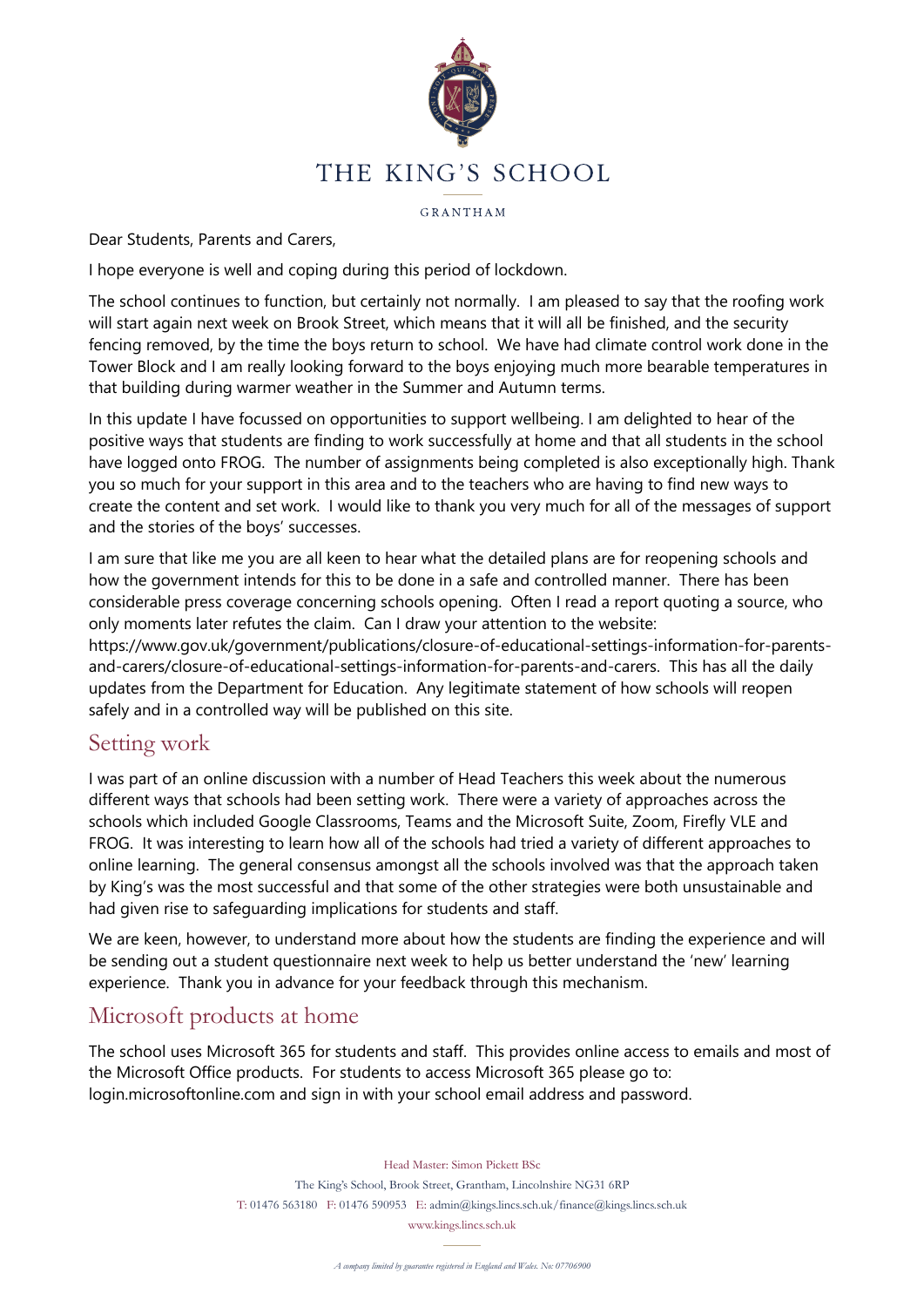

This will redirect to Kings ADFS page and please type in your school username in the following format: grkin\firstname.lastname followed by the school password. This will grant access to emails and office products through the web browser.

# Mental Health and Well Being

This week pastoral staff have been phoning families to see how everyone is getting on. I'm reassured from these conversations that boys and families are in good spirits and using the opportunity to develop many new skills and even helping around the home with domestic chores! I would like to remind boys and parents that physical and mental health, including exercise and spending time outside, are very important at this challenging time for our country and should be prioritised over school work. It is our sincere hope that no student should be worrying about schoolwork.

This week on FROG we have added some resources that will enable students to think about how small acts of kindness can make not only someone else feel good but makes us feel good too. There's growing evidence that small acts of kindness improve our own mental health, boosting our morale and self-esteem as well as reducing depressive symptoms. The good news is you don't need to do something huge to feel the benefits. Just send a message to someone you've not heard from in a while, pay someone a compliment or help someone out at home. For more ideas, check out the kindness calendar from the British Red Cross on FROG this week.

Mrs Wigham, our Mental Health and Wellbeing Lead, and the pastoral team are available if you need some support from school for your child or yourself. Please contact Mr Dixon (Justin.Dixon@kings.lincs.sch.uk) in the first instance and we can direct you to the right place.

In addition to the support we can provide in school there are many external organisations that can provide help, support and advice. Here are just a few of them – with brief descriptions and numerous links.

#### Online support from Mind

Mind provides advice and support to empower anyone experiencing a mental health problem. It runs an Infoline which offers information and advice on mental health; you can call on 0300 123 3393, text on 86463 or email at info@mind.org.uk.

Mind also has a page dedicated to coronavirus and mental health at https://www.mind.org.uk/information-support/coronavirus/ which includes information for older children and teens who are worried about the virus and advice for how you can support your son as the pandemic continues.

#### Online support from the Children's Society

The Children's Society works towards directly improving the lives of vulnerable children and young people and has a range of resources that could be helpful during the pandemic.

They have created the Covid-19 mental health and wellbeing hub at https://www.childrenssociety.org.uk/news-and-blogs/our-blog/young-peoples-mental-health-and-wellbeing-during-covid-19 on their website which has detailed information on looking after yourself at this time.

## Online support from YoungMinds

YoungMinds is one of the UK's leading charities fighting for children and young people's mental health. It operates a Parents Helpline on 0808 802 5544.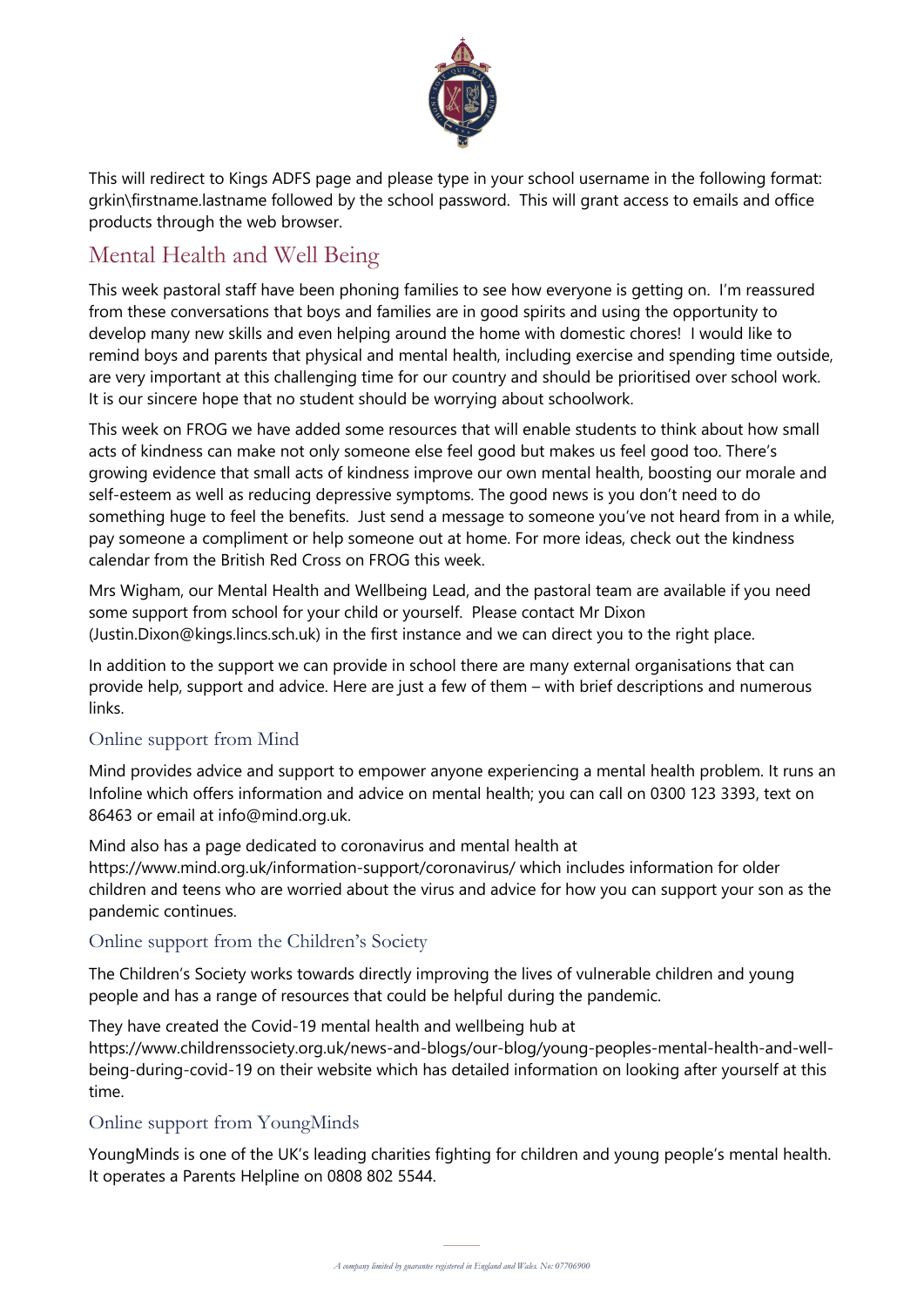

Your son can visit its dedicated website at https://youngminds.org.uk/find-help/looking-afteryourself/coronavirus-and-mental-health/ for advice and signposting, including information on looking after your mental health whilst self-isolating and self-care tips.

#### Online support from Childline

Childline is a free counselling service for children and young people aged 19 or under.

Your son can call their helpline on 0800 1111 to speak to a trained counsellor, or they can use its '1-2-1' chat on their website if they don't feel as though they can talk over the phone. This can be accessed at https://www.childline.org.uk/get-support/1-2-1-counsellor-chat/ Young People can currently speak to a counsellor online or on the phone from 9am to midnight.

We realise this might be a case of 'information overload', but it is always useful to know what additional support is available for children and adults.

## Independent learning and careers resources

Last week I announced a new resource called FROG Play that students may wish to use to develop their learning outside of the activities provided by staff. I am delighted to report that many boys have risen to this challenge and used this fun, quiz-based programme which allows students to earn points and avatars and compete against schools from around the world. Well done to Josh Mack in Year 8 who has answered over 1200 questions in the last week and is climbing up the FROG Play World Championships Leader board. There are a number of boys who are closing in, so I'm sure the competition will increase next week. FROG Play can be accessed from the link on the homepage of FROG.

GCSEPod is also available through the homepage of Frog and covers more than 20 subjects and features over 3000 audio-visual podcasts written by teachers and is recommended for all students in Years 7-11. GCSEPod are offering a series of webinars to students and parents on multiple GCSEPod features and how to make the most of the software. To book a webinar please go to https://www.gcsepod.com/news-gcse-learning-revision/podup-presents-webinars

During this period of lockdown, it may be an ideal time for boys to start researching future career opportunities and this week we made a comprehensive list of careers resources available to all students via Frog. This week you may wish to spend some time with your son(s) exploring the following websites on exploring different job roles:

- https://icould.com/ Videos featuring real people talking about their careers.
- https://quest.startprofile.com/world-of-work/explore/industries Information about different job roles.
- https://www.ucas.com/careers/buzz-quiz Quiz to find jobs that are suited to you.

## Year 11 and 13 Students

I must apologise as last week I announced the weeks that the GCSE and A level exam results will be released instead of the actual dates. Both results are released to students on a Thursday. The examination boards will moderate grades and then release them on 13 August (A level) and 20 August (GCSE).

# Key Workers

of Key Workers and we regularly send out an email asking parents to sign up for places. We continue to provide an in-school opportunity for students to complete their online work for children